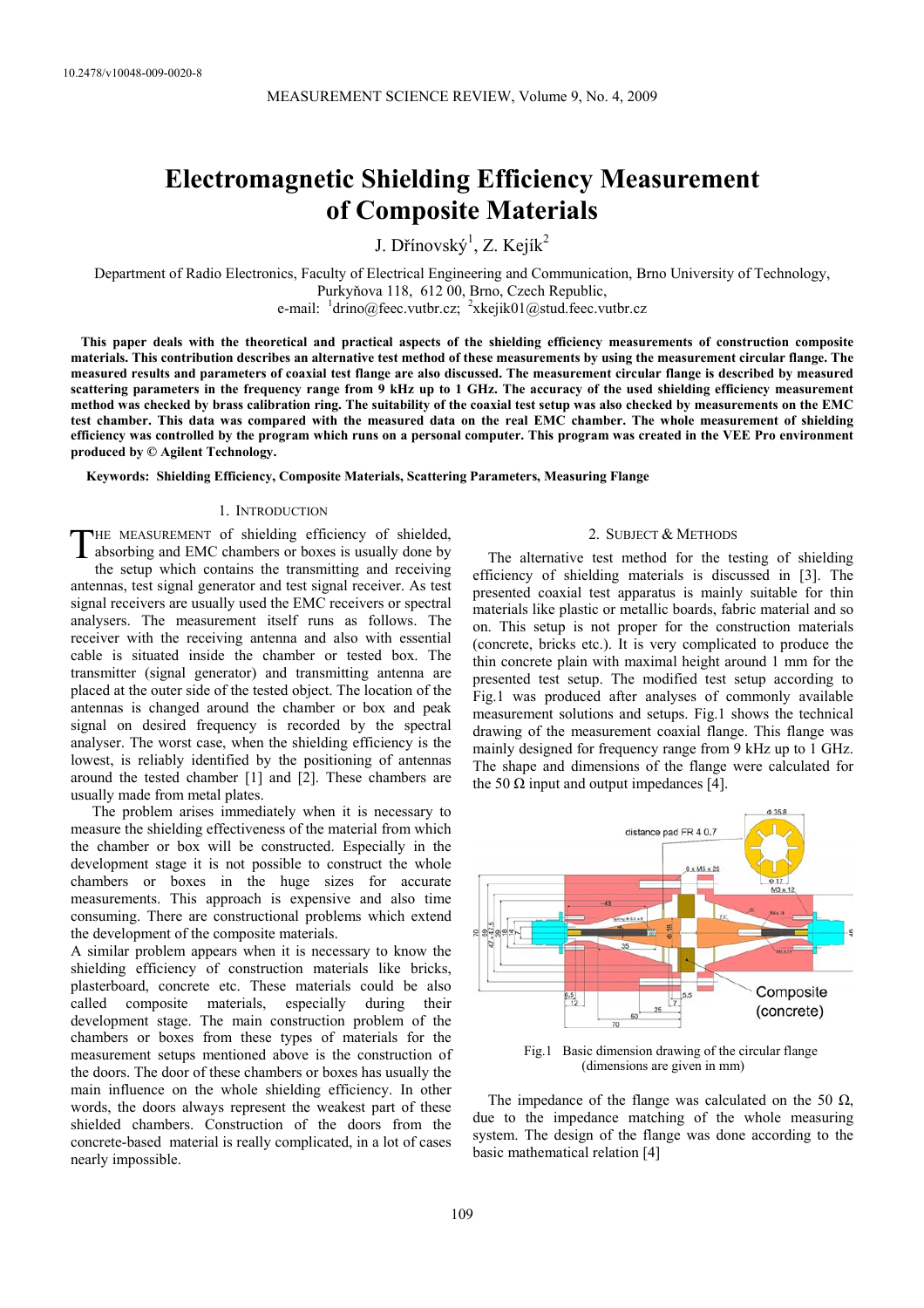$$
Z_{\rm m} = \frac{60}{\sqrt{\varepsilon_{\rm r}}} \ln \frac{a_2}{a_1},\tag{1}
$$

where  $Z_M$  is the characteristic impedance of the measurement system (50  $\Omega$ );  $\varepsilon_r$  is the relative permittivity (in this case is equal to 1, air);  $a_1$ ,  $a_2$  are the radii of the coaxial line (flange).

The transition from the N-type connector to the opposite end of the flange has the linear shape for both parts of the flange, central and external one. This shape was chosen for better construction. The liner shape should be optimised for better impedance matching especially at frequencies over 1 GHz. The central flange conductor was constructed from brass. The rest of the flange was made from aluminium alloy. The flange has been tightened by the torque wrench after inserting the test composite by the same torque every time. This setup increases the accuracy of each measurement and also increases the repeatability during several measurements.

The measured scattering parameters of the flange itself are given in Fig.2. The measurements of scattering parameters were done according to [5]. The  $s_{11}$  and  $s_{22}$  are in the whole range of interest under -15 dB which refers about the good matching of both test ports with the measuring system. The insertion losses in both directions  $(s_{21}$  and  $s_{12})$  are in the whole frequency measuring range below 1 dB. This data refers about the accurate design of the whole coaxial flange. The flange itself will have insignificant influence on the total dynamic range of the whole measurement setup. The dynamic range will be mainly affected by the used measuring devices (by generator and spectral analyser). The measured scattering parameters refer about the accurate design of the coaxial flange.



Fig.2 Measured scattering parameters of realised coaxial flange

#### 3. VERIFICATION OF MEASUREMENT SETUP

Verification of the coaxial flange was done by measurement of the metal plate that forms the EMC chamber. The EMC chamber at the Department of Radio Electronics is made from exactly the same material. So at the first stage the shielding efficiency of the whole chamber was measured by the "classical test setup" with two antennas. Second measurement

data was produced by the coaxial flange. Obtained results are given in Fig.3. The measured data of the brass calibration ring was also added for comparison.



Fig.3 Performance comparison of the shielding measurement methods

Data presented in Fig.3 for the metal EMC chamber plate shows great agreement for both types of measurements. The results obtained in "classical" test setup are not so stable. The fluctuations are caused by the construction aspects of the EMC chamber. The chamber is not made from one full plate only, but it is bolted from several metal plates. Bolted connection reduces the whole shielding efficiency of the whole EMC chamber. This is the reason for the deviation of the total shielding efficiency. But the average progress corresponds very well with the data measured in the coaxial flange. In this flange the full plate without any defects or bolting was measured. Fig.3 shows great agreement between these two measurements. It could be established that the coaxial flange is appropriately designed and it is suitable for the intended shielding efficiency measurements.

## 4. SHIELDING EFFICIENCY MEASUREMENTS OF COMPOSITE MATERIALS

After the design and verification of the coaxial flange by the shielding measurements on the "known" material, the composite materials were measured. Firstly the test samples of concrete materials were produced. There were problems with the precise prefabrication of the test concrete rings. These rings have to be produced with high accuracy of their dimensions and the rings have to be firmly set into the flange. The real produced flange with the tested composite ring is depicted in Fig. 4. It is necessary to provide ideal connection between the centre conductor and the outer braid of the coaxial flange. In an ideal case, the composite material has to shorten the coaxial conductors. It means that the composite material has to have the lowest impedance possible for great shielding similar to the shielding plates. In another case the composite material has to have very high attenuation in longitudinal direction for attenuation of the RF energy inside the composite material.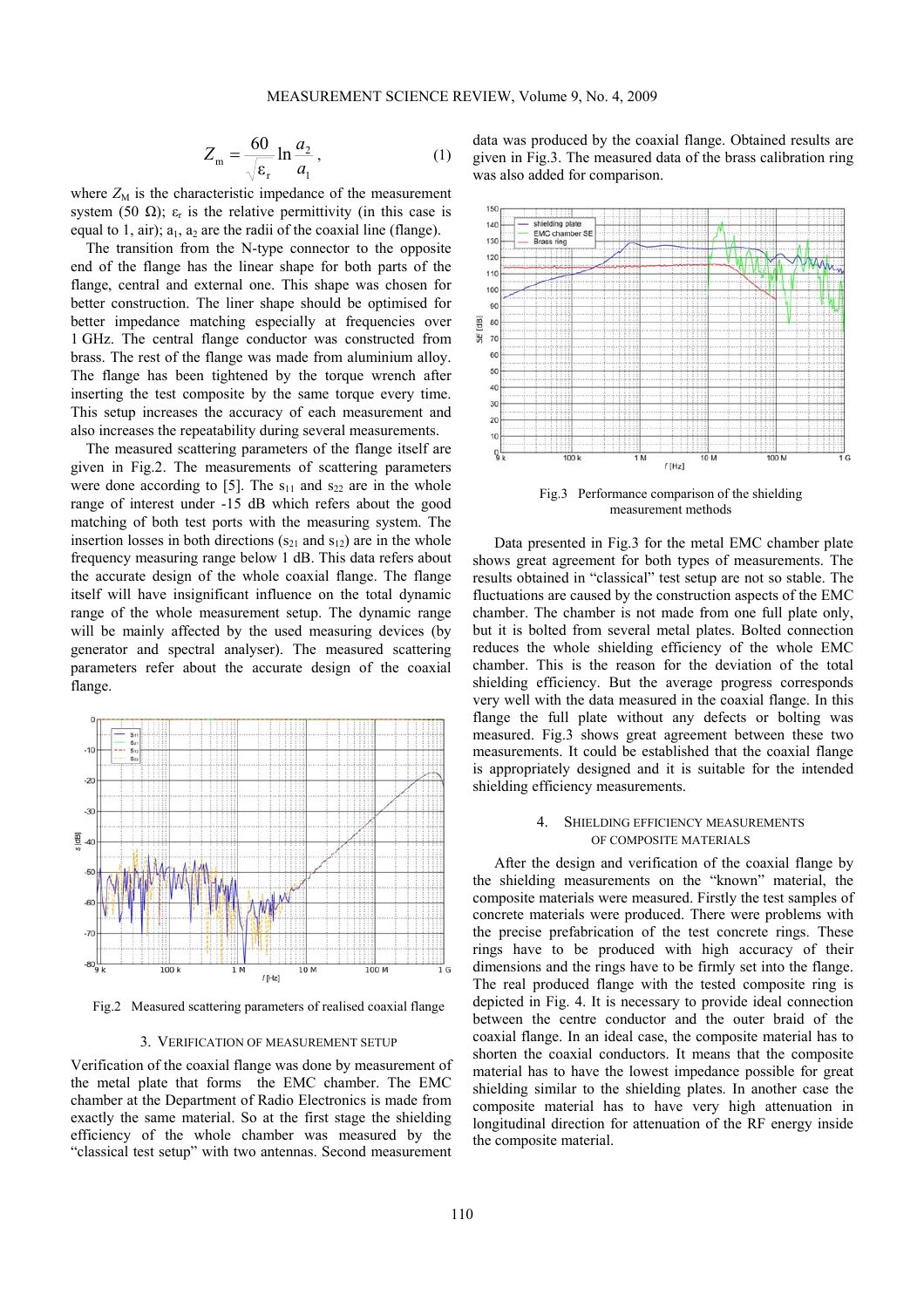

Fig.4 Physical realisation of the coaxial flange



Fig.5 Shielding efficiency of the composite materials



Fig.6 Scattering parameters of tested composite materials  $(s_{11}$  - full lines,  $s_{21}$  - dashed lines)

The shielding effectiveness measurements of the composite material were done on the test samples with about 8 mm thickness. The test sample is also shown in Fig.4. The measurements were focused mainly on the concrete with graphite during the development stage of these concrete-based materials as potential shielding materials. Some results are depicted in Fig.5. In this stage of the development, the shielding efficiency is not so high. The improvement of shielding efficiency is the main target of further development.

## 5. DETERMINATION OF THE ELECTROMAGNETIC SHIELDING FACTORS FROM THE SCATTERING PARAMETERS

The total electromagnetic shielding is usually composed of and also influenced by several factors. These factors are mainly reflection loss, absorption loss and multiple path reflection losses. The knowledge of the quantity of each factor could be useful for the next development stage.

The realised coaxial flange is also suitable for that type of measurement. It is necessary to measure the scattering parameters  $s_{11}$  and  $s_{21}$ . Measured data for some composite samples are given in Fig.6. This data had to be divided into two parts and reflection and absorption losses could be determined. The multiple path reflection loss is not put into effect in this case. These losses are mainly significant in low frequency range.

The reflection  $SE_{RL}$  and absorption  $SE_{AL}$  losses could be calculated from measured scattering parameters  $s_{11}$  and  $s_{21}$  by the following formulas:

$$
SE_{\text{RL}} = 10 \cdot \log \left( 1 - 10^{\frac{s_{11}}{10}} \right),\tag{2}
$$

$$
SE_{\text{AL}} = 10 \cdot \log \left( \frac{10^{\frac{s_{21}}{10}}}{1 - 10^{\frac{s_{11}}{10}}} \right). \tag{3}
$$

Where  $s_{11}$  and  $s_{21}$  are measured scattering parameters by the coaxial test flange and *SE*<sub>RL</sub> is determined reflection loss by the composite material. The *SE*<sub>AL</sub> means the absorption loss in the composite material. The *SE*RL coefficient represents reflections on both sides of the composite test sample. This fact is caused by the used measurement technique. The applied technique uses basic vector network analyser with peak detectors, so both reflections on the edges are added up into the one measured  $s_{11}$  parameter. The calculated reflection and absorption losses for some samples are depicted in Fig.7.

The data is shown for several composite materials with the thickness of 8 mm. By increasing the thickness two times, it becomes obvious that the shielding efficiency will not increase two times. In this case, the absorption loss will increase twofold only and reflection loss remains the same. The determined data flows make the increase in the conductivity of the tested samples necessary for better shielding. The increase in thickness of the material will not lead to the desired results.